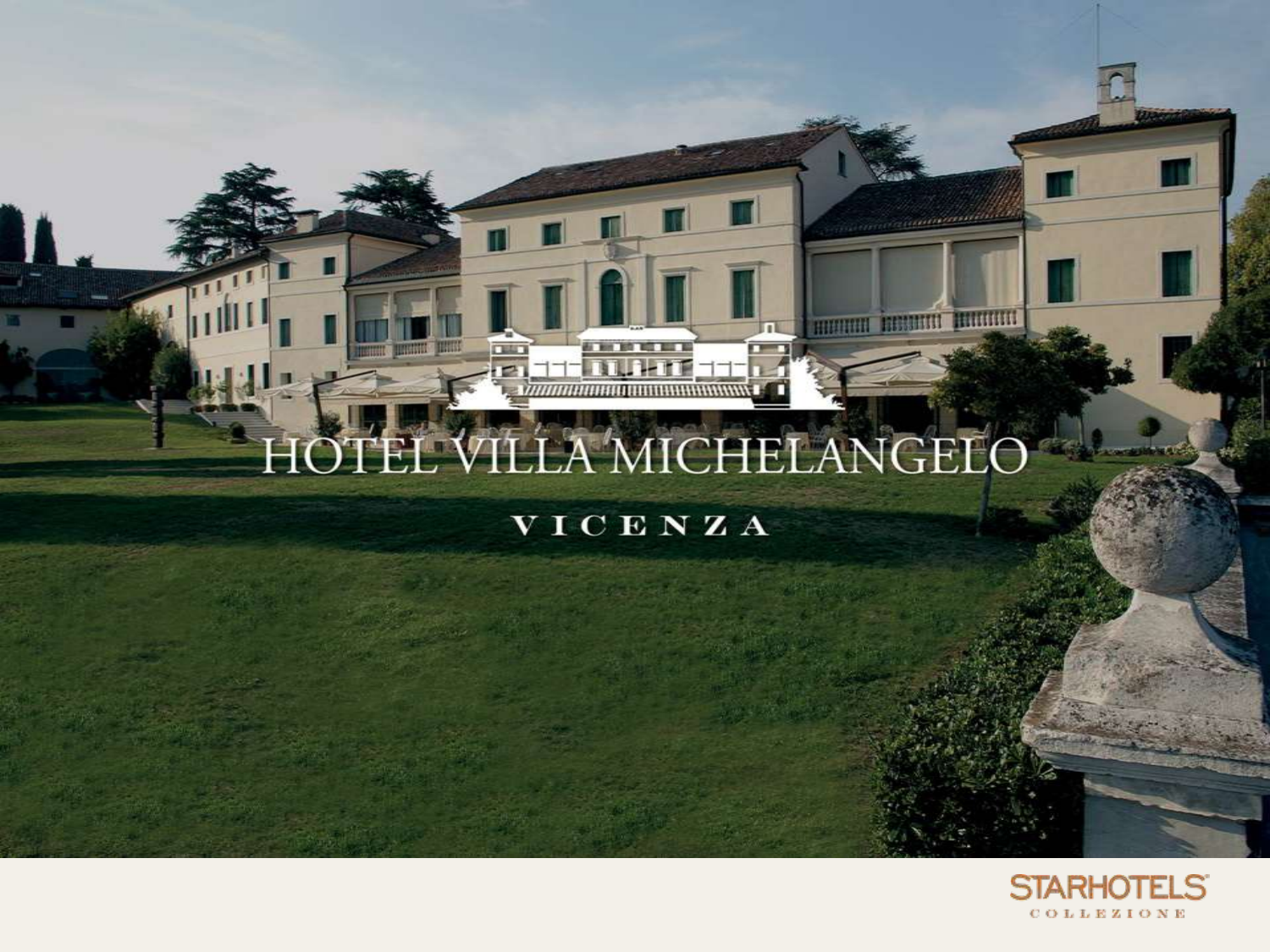



#### **Destination**

Vicenza is unlike anywhere else in the world : a vibrant, wonderfully elegant city that has retained its Renaissance atmosphere . Everything is steeped in the personality of Andrea Palladio, the Renaissance genius who had a remarkable influence on the architecture of the centuries that followed, up to the present day . The city is surrounded by verdant green countryside, home to many holiday villas designed by Palladio for noble Venetian families, all waiting to be discovered .

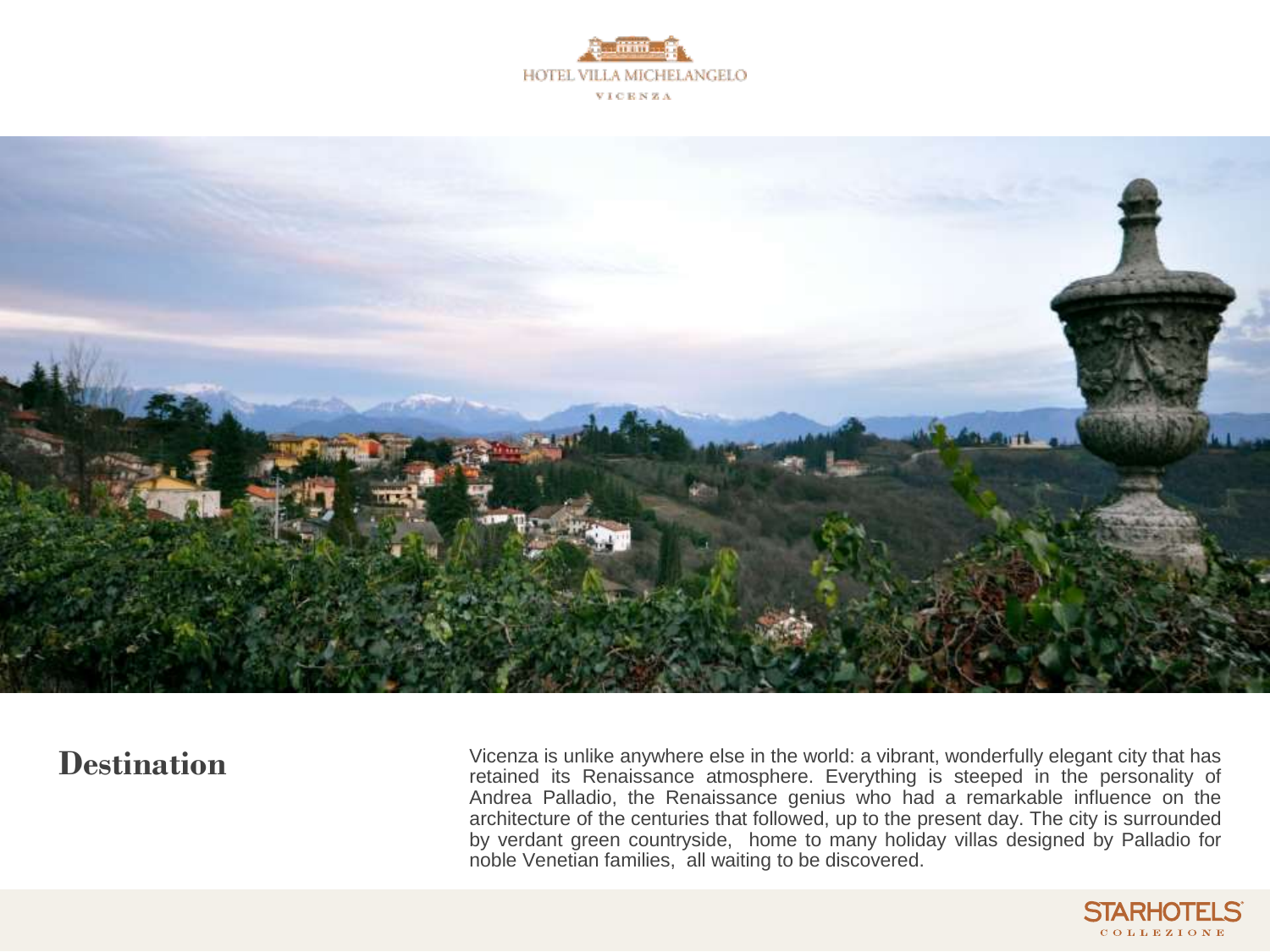



Hotel Villa Michelangelo Via Sacco, 35, 36057 - Vicenza - Italy Tel + 39 0444 550300 | Fax +39 0444 550490 reservations.villamichelangelo.vi@starhotels.it hotelvillamichelangelo.com

#### **Location**

Hotel Villa Michelangelo is just 4 miles from the refined, cultured city of Vicenza, which was declared a UNESCO World Heritage Site in 1994. There is a motorway junction just a few minutes away from the hotel, from which one can reach Padua, Verona and Venice.

The Berici Hills Wine Road leads to the heart of the Veneto region, allowing guests to discover natural flavours and savour the typical products of the area.

### **Distances**

**Railway Station:** Vicenza Central Station 6 km

**Airport:** Marco Polo, Venice 80 km Verona – Villafranca 45 km

**Highway:** Milano / Venezia 6.5 km

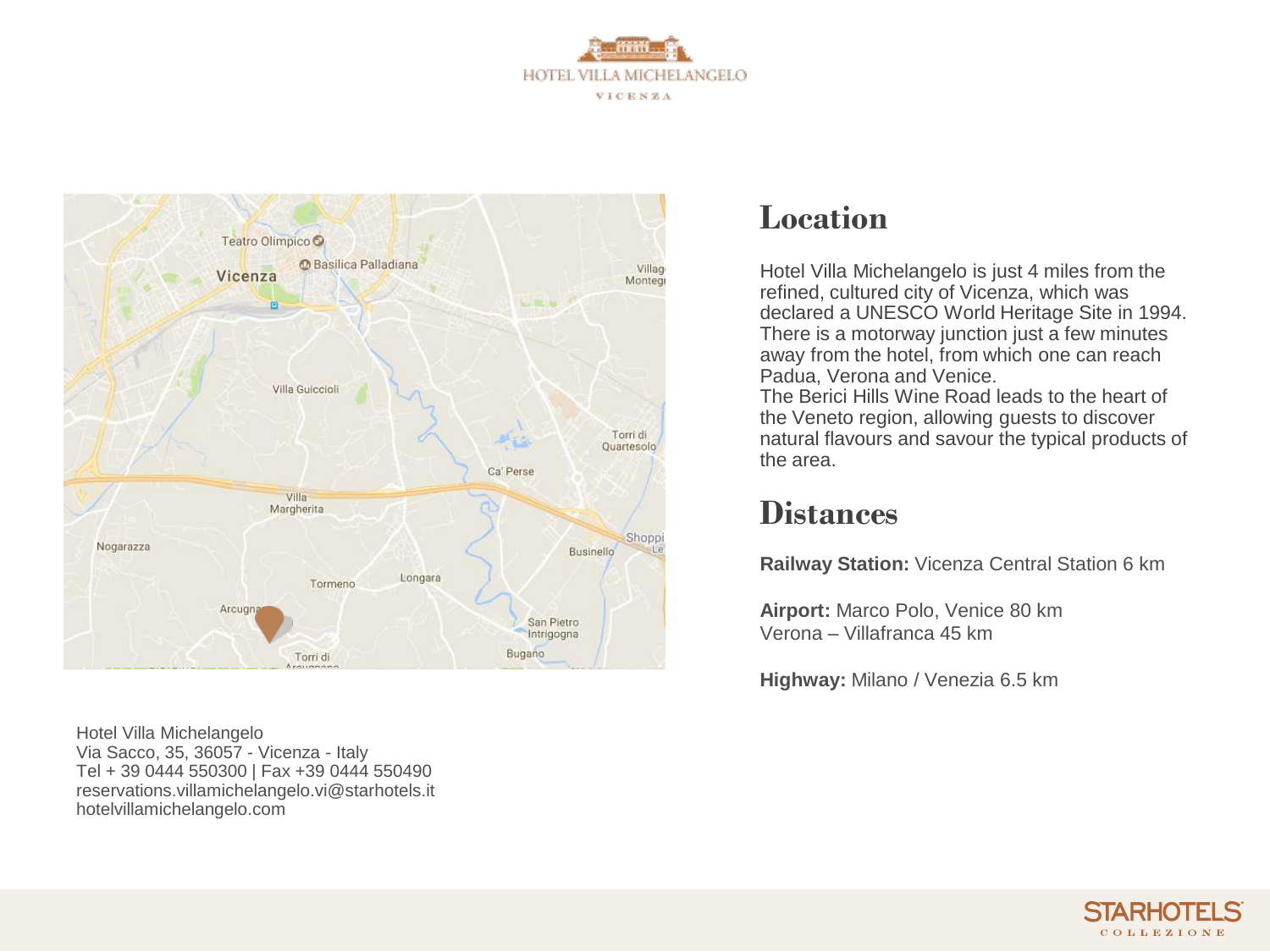



*A heavenly retreat in the Berici Hills*

The exclusive Hotel Villa Michelangelo is a little corner of paradise nestled in the small village of Arcugnano on the slopes of the Berici Hills, a beautiful retreat that guarantees a relaxing stay. The Palladian-style villa that houses the hotel was built in the eighteenth century as the summer residence of the aristocratic Tomi family and is surrounded by a twelve-acre park with centuries-old trees. The hotel's interiors retain the villa's original Palladian style, with high ceilings, antique furniture and elegant Venetian mosaic floors.

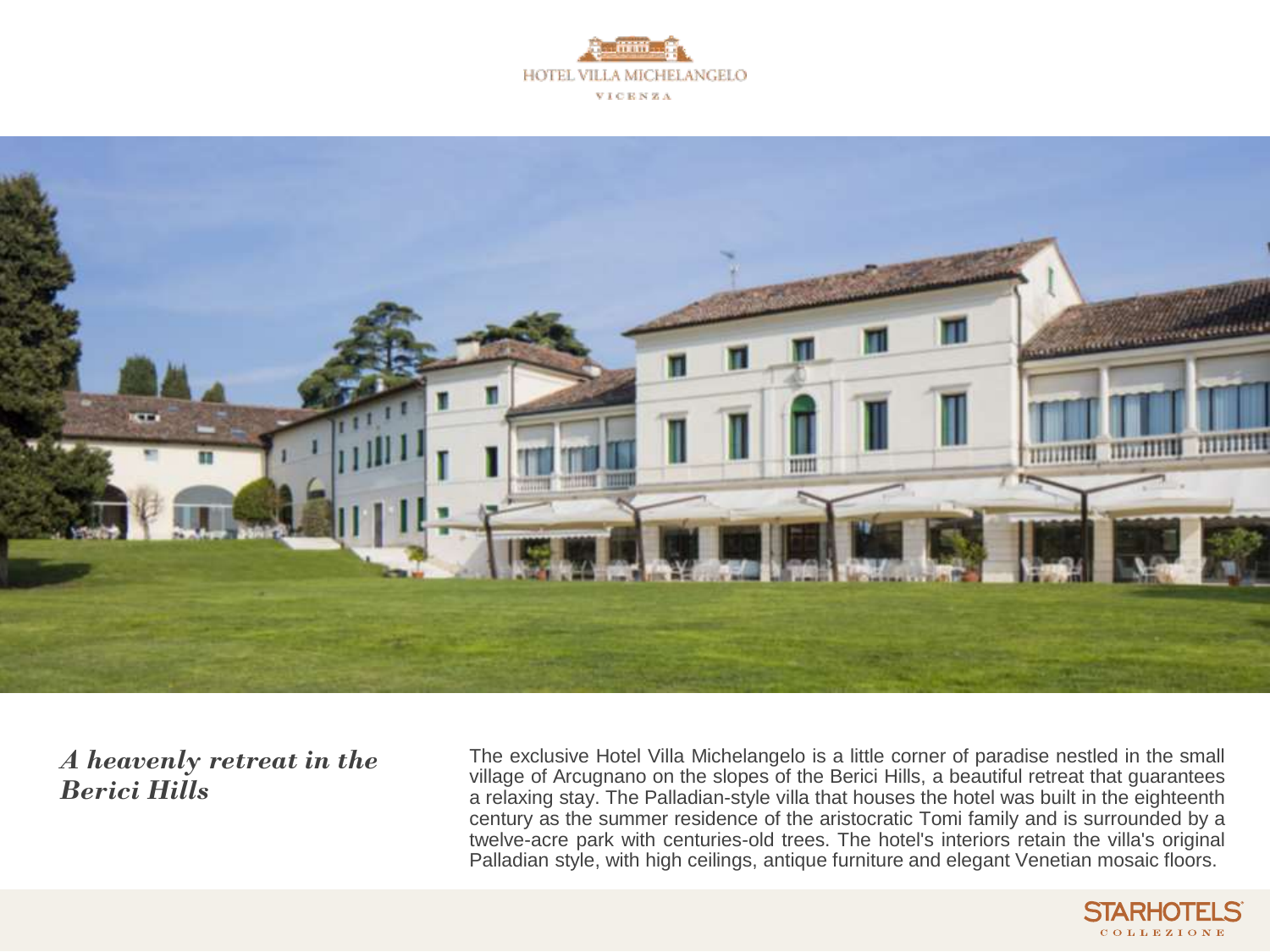

## **Key features**

HOTEL VILLA MICHELANGELO **VICENZA** 

- A unique location on the slopes of the Berici Hills, ideal for an unforgettable, relaxing holiday in total peace and quiet.
- The spectacular swimming pool and surrounding landscape of gently rolling hills covered with olive trees.
- The La Loggia restaurant with its creative, tradition-inspired menu and well-stocked cellar.
- The most beautiful cities in Veneto, such as Venice, Padua and Verona, are easily accessible via the nearby motorway.
- Just 4 miles from Vicenza, home of Palladio's most famous masterpieces.

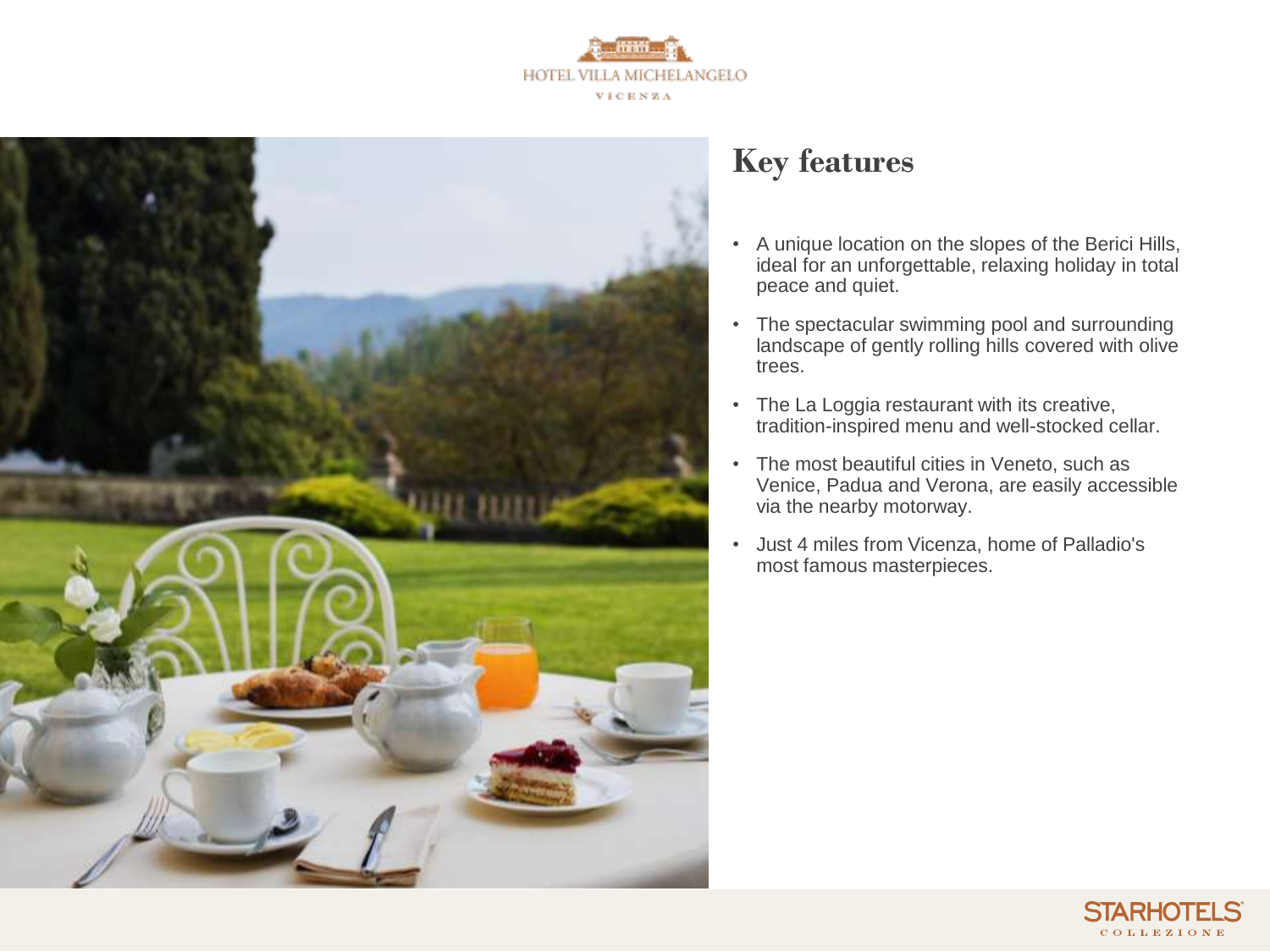

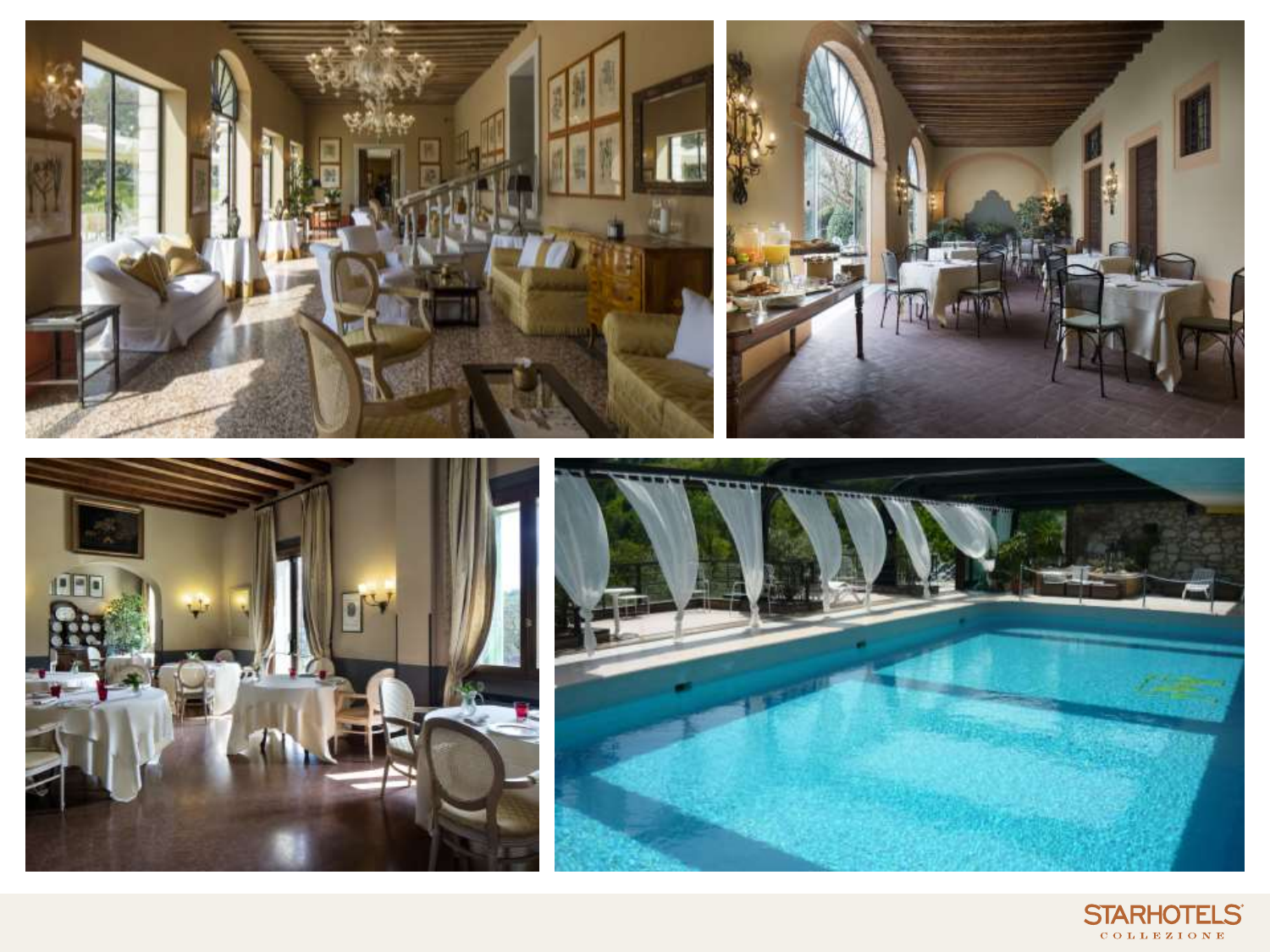



## **Royal Rooms**

Hotel Villa Michelangelo welcomes its guests in rooms and suites fit for royalty, with exposed beams, original Venetian mosaic and antique parquet floors, delightful marble bathrooms and balconies overlooking the garden and the marvellous surrounding scenery. The subtle, refined antique furnishings are perfectly in harmony with the relaxing beauty of the natural surroundings.

**Number of rooms: 52**

3 Executive Suite 3 Suite 16 Deluxe Double 9 Superior Double 11 Classic Double 10 Classic Single

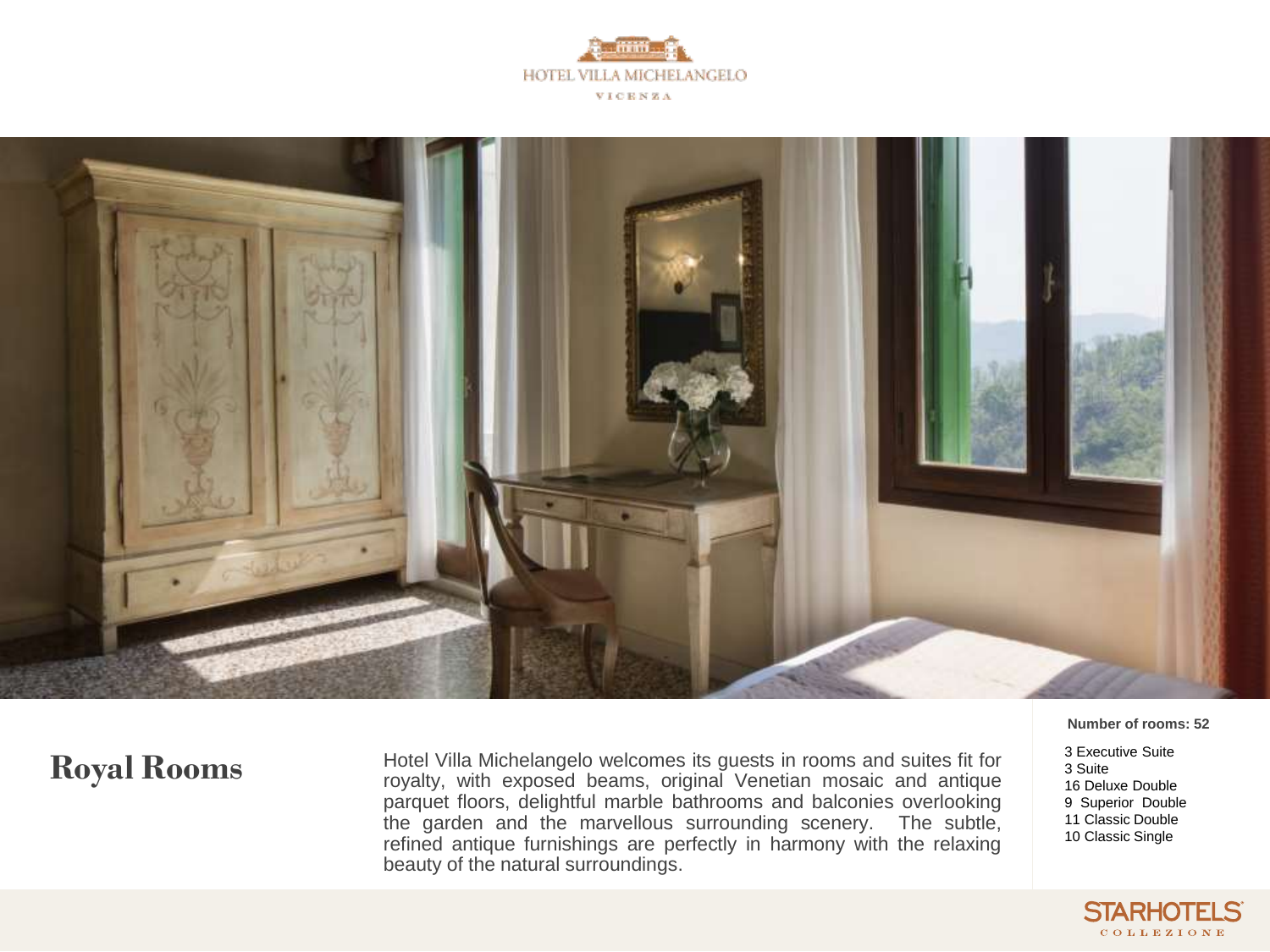







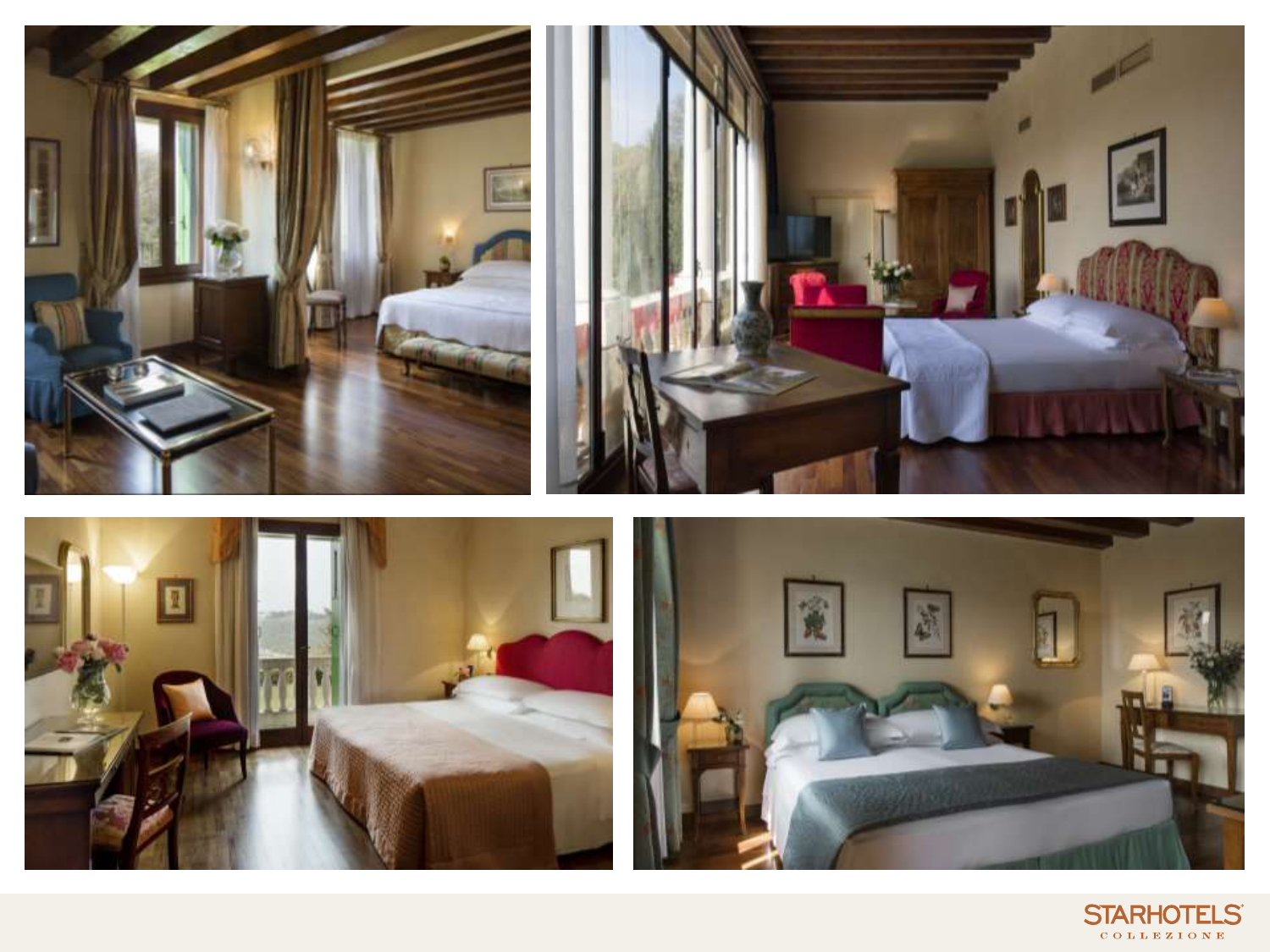



**Dining**

Overlooking the landscape of the Berici Hills, La Loggia is Hotel Villa Michelangelo's charming restaurant . It offers diners an exceptional culinary experience, with creative contemporary revisitations of traditional Venetian recipes . The Bar offers cocktails and long drinks created by experienced bartenders and a selection of wines from the Veneto region . From May to September is also at the service of those spending a day by the pool in the splendid setting of the villa .

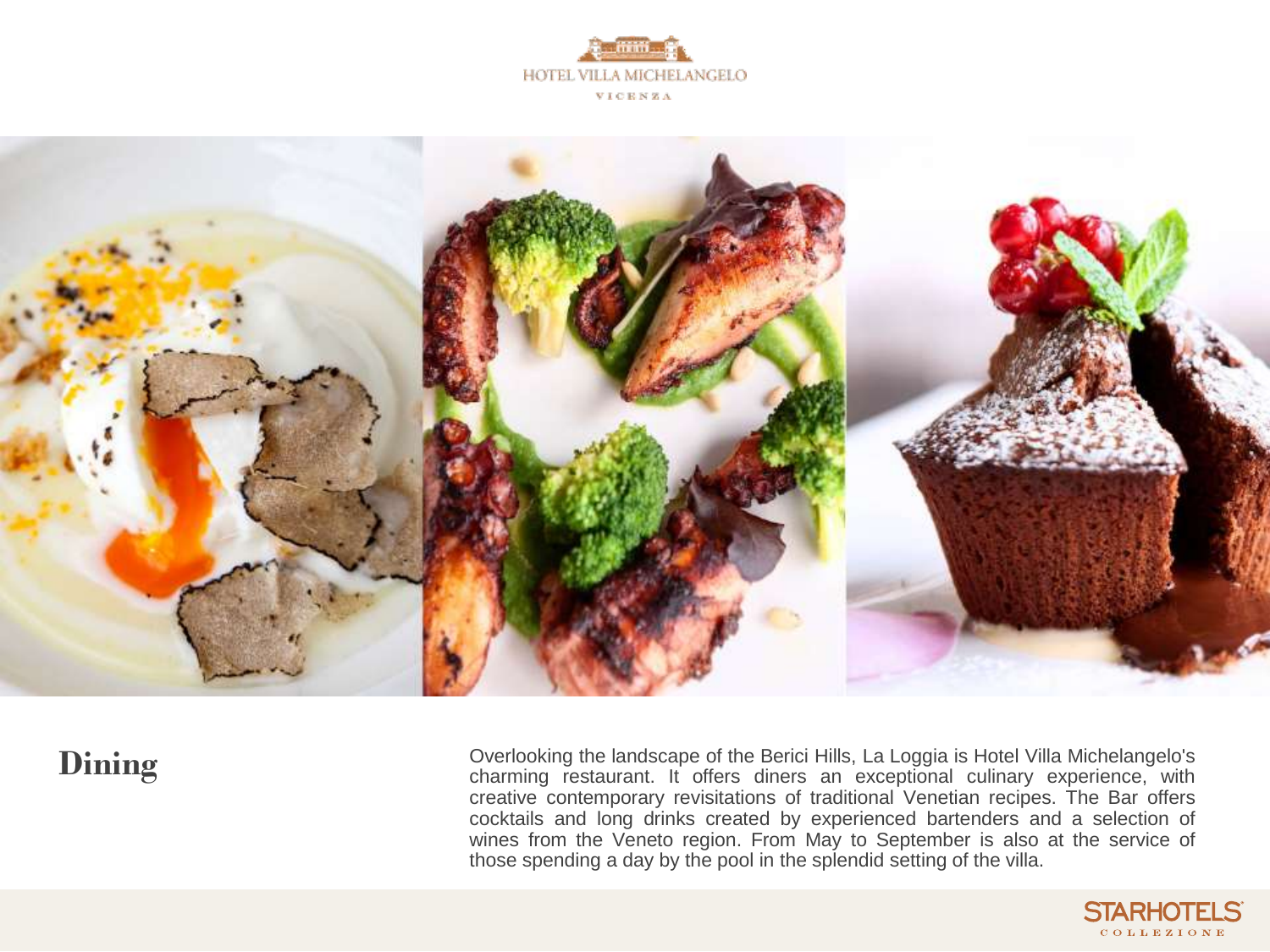



**Meetings & Events**

Hotel Villa Michelangelo's interiors with their luxury furnishings, created to represent the status of the aristocratic families it was home to, are the ideal setting for meetings and for private and business events. The hotel offers 8 bright meeting rooms, ranging from 33 to 400 square metres in size, with space for up to 300 guests. During spring and summer, the outdoor space in front of the La Loggia restaurant can be reserved for receptions, cocktail parties and private events.

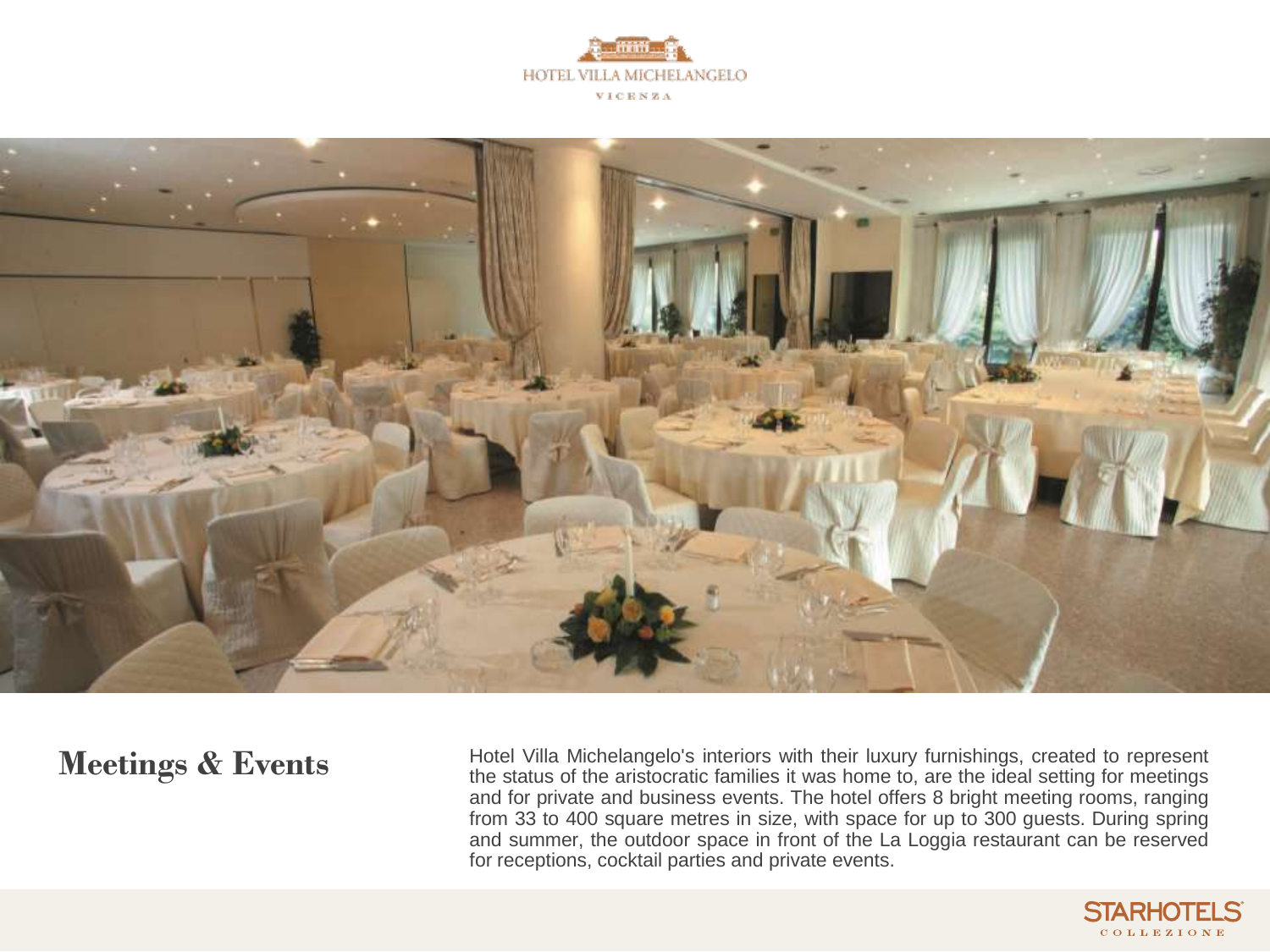



Piano -1 / Basement

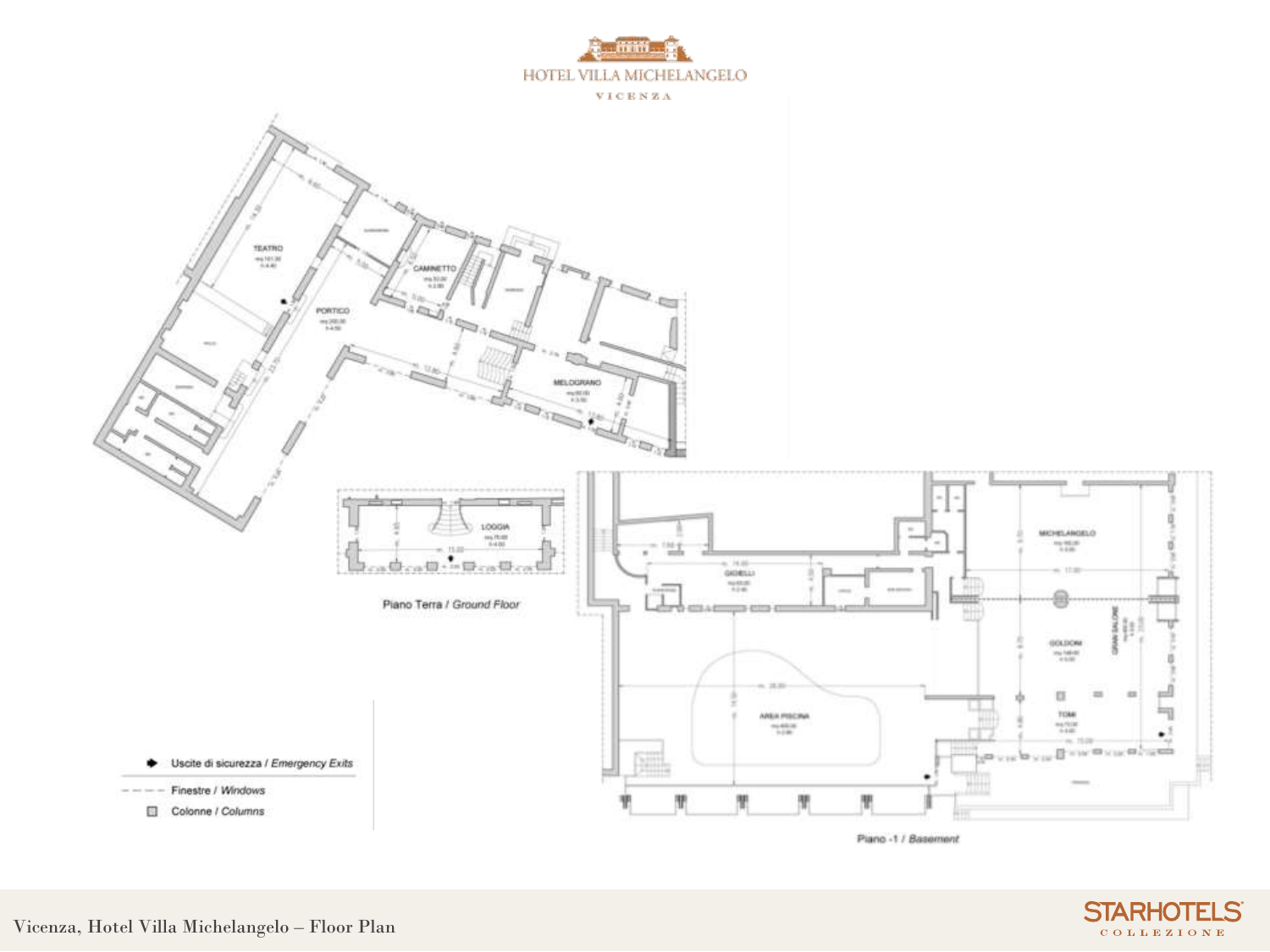

| Sale riunioni<br>Meeting rooms | Area ma<br>Area sq.ft. | Lung. x larg. mt.<br>LxW ft.           | Altezza mt.<br>height ft. | Teatro:<br>theatre. | banchi<br>scuola <sup>n</sup><br>class<br>room | Tavolo unico<br>ferro di cavallo <sup>n</sup><br>conference<br>table/U-shape | Cabaret<br>style <sup>n</sup> | Cocktail<br>reception       | Banchetto <sup>^</sup><br>banquet |
|--------------------------------|------------------------|----------------------------------------|---------------------------|---------------------|------------------------------------------------|------------------------------------------------------------------------------|-------------------------------|-----------------------------|-----------------------------------|
| Gran Salone                    | 400<br>4305,56         | $23 \times 17$<br>$75.4 \times 56$     | 3<br>iò.                  | 300                 | 180                                            | $\sim$                                                                       | 225                           | 350                         | 300                               |
| Sala Michelangelo »            | 165<br>1776,05         | 17 × 97<br>$56 \times 32$              | 3.<br>10                  | 120                 | 90                                             | 40                                                                           | 85                            | 130                         | 120                               |
| Sala Goldoni +                 | 148<br>1593,06         | $17 \times 8.7$<br>$56 \times 29$      | 3.<br>10                  | 100                 | 60                                             | 30                                                                           | 77                            | 120                         | 90                                |
| Sala Tomi                      | 72<br>775              | $15 \times 4.8$<br>$49.2 \times 16$    | 3 <sub>1</sub><br>10      | 50                  | ×                                              | 20                                                                           | 43                            | 80                          | 50                                |
| Sala Teatro                    | 101<br>1087,15         | $14, 3 \times 0, 6$<br>$47 \times 22$  | 4.4<br>14.4               | 90                  | 30                                             | 30/40                                                                        | 50                            | ×                           | u                                 |
| Sala Caminetto *               | 33<br>355,2            | $0.5 \times 5$<br>$21.3 \times 10.4$   | 2,8<br>9                  | ×                   | u                                              | 18                                                                           | 15                            | 25                          | 18                                |
| Sala Loggia -                  | 70<br>753,5            | $\sim$                                 | 4<br>13                   | $\sim$              | ×                                              | $\sim$                                                                       | $\sim$                        | 70                          | $\sim$                            |
| Sala Gioielli                  | 63<br>678              | $14 \times 4.5$<br>$46 \times 15$      | 2,4<br>8                  | 40                  | 20                                             | 20                                                                           | ×                             | $\mathcal{L}_{\mathcal{A}}$ | $\sim$                            |
| Sala Melograno -               | 60<br>646              | ×                                      | 3,5<br>11.4               | P.                  | ×                                              | $\sim$                                                                       | ×                             | 60                          | 40                                |
| Sala Portico <sup>®</sup>      | 200<br>2153            | ¥                                      | 4,5<br>15                 | ×.                  | ×                                              | $\sim$                                                                       | 85                            | 120                         | 100                               |
| Area Piscina                   | 400<br>4305,56         | $26 \times 14.5$<br>$85.3 \times 47.5$ | 2,8<br>o                  | $\sim$              | $\sim$                                         | $\sim$                                                                       | 85                            | 150                         | 100                               |

" Luce Naturale / Daylight

^ Cabaret style: preparato con tavoli da 7 sedute

<sup>4</sup> Banchi scuola: con 3 persone per tavolo

^ Ferro di cavallo: con 3 persone per tavalo

A Banchetto: sedute per ristorazione